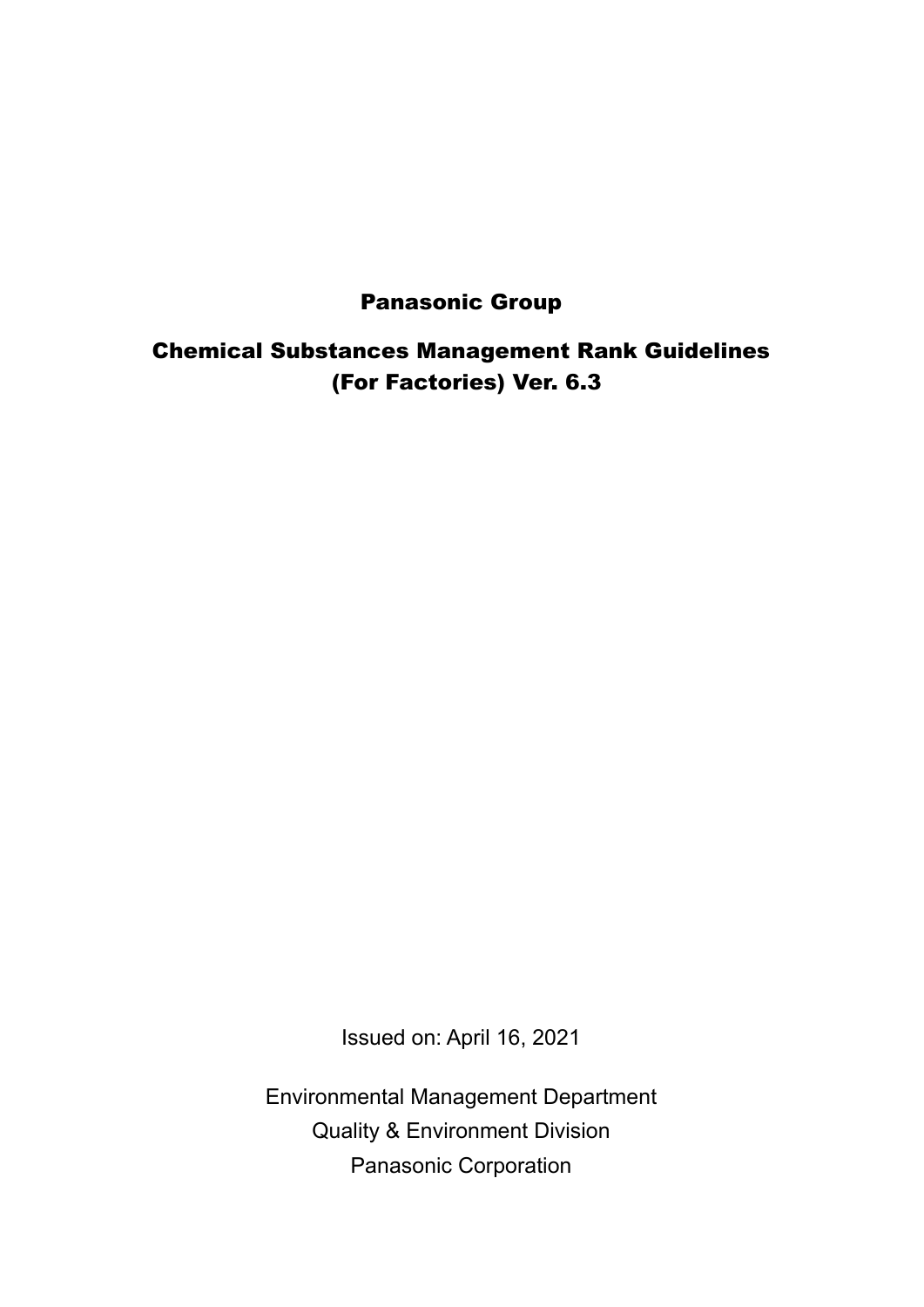# **Contents**

| 1.                               | Purpose of these Guidelines                                                                  |    |
|----------------------------------|----------------------------------------------------------------------------------------------|----|
| 2.                               | The Aim of Establishing the "Chemical Substances Management Rank Guidelines (For Factories)" | 1  |
| 3 <sub>1</sub>                   | Definition of Terms                                                                          | 4  |
| 4.                               | Scope of Application                                                                         | 6  |
| 5.                               | Determination of a Rank Category                                                             | 6  |
| 6.                               | <b>Establishment and Abolition</b>                                                           | 10 |
| $7_{\scriptscriptstyle{\ddots}}$ | <b>Chemical Substance List and M-number List</b>                                             | 11 |
| 8.                               | Changes in Ranking                                                                           | 12 |
|                                  | <reference materials=""></reference>                                                         | 14 |

Attachment Attachment 1: Chemical Substance List

Detailed Rules:

Detailed Rules for Internal Operation of the Panasonic Group Chemical Substances Management Rank Guidelines (For Factories)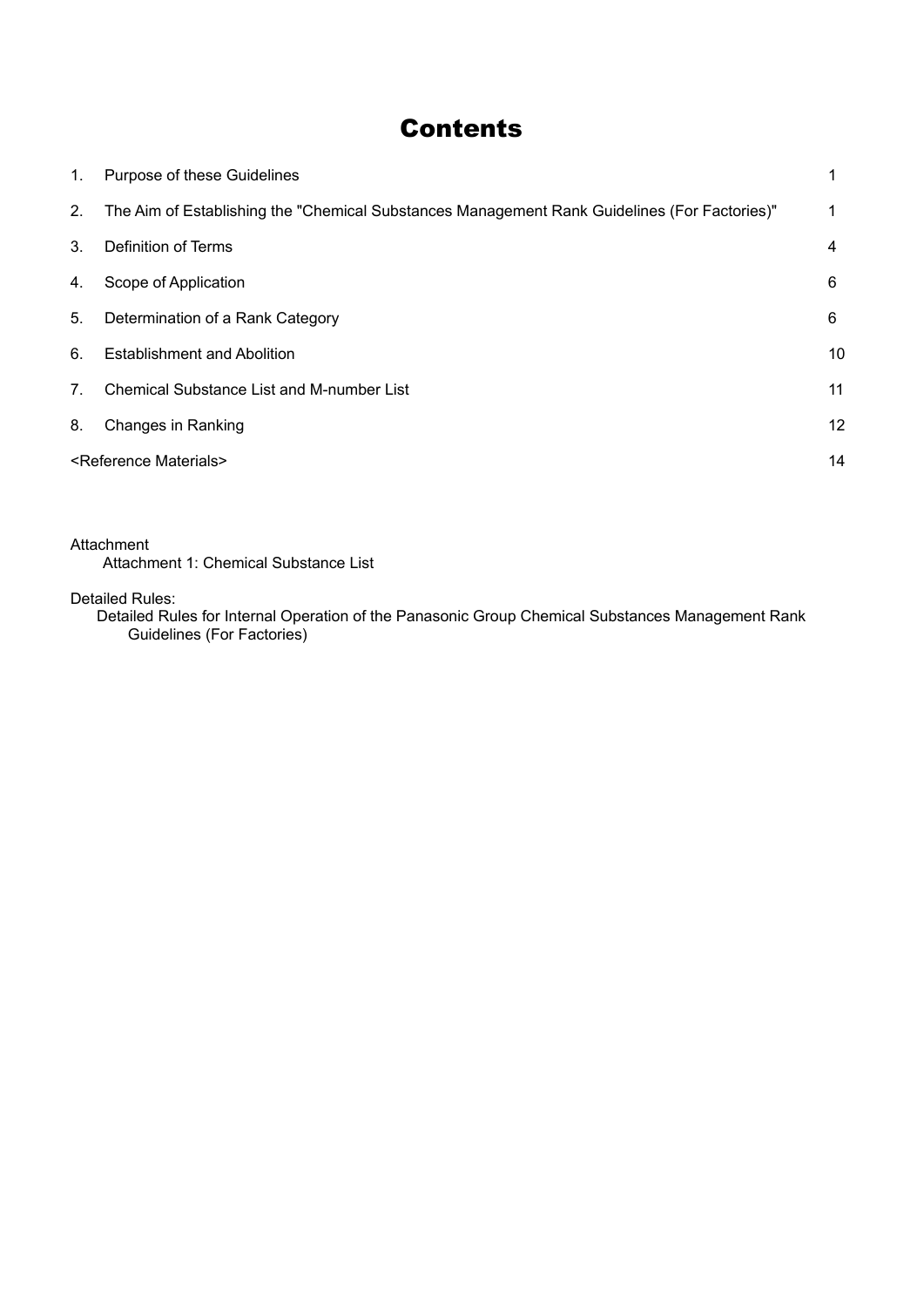# <span id="page-2-0"></span>1. Purpose of these Guidelines

The purpose of this document, "Chemical Substances Management Rank Guidelines (for Factories)," is to communicate to all business units belonging to the Panasonic Group on a global basis the chemical substances that must be identified and controlled relative to the substances used in the respective business unit. This document also clarifies the substances that are prohibited, that must be reduced for emission/transfer, that require identification of the quantity of consumption as well as emission/transfer, thereby promoting preservation of the global environment, reducing risks for the business units, improving the nearby environment of each business unit as well as improving the staff's occupational health and safety environment.

# <span id="page-2-1"></span>2. The Aim of Establishing the "Chemical Substances Management Rank Guidelines (For Factories)"

- (1) To securely control chemical substances in a factory, it is essential to consider an approach not only from an environmental point of view, but also from the perspective of occupational health and safety. In order to make these guidelines globally applicable, a ranking has been determined by taking note of the major laws and regulations and adding hazard information such as carcinogenicity. The guidelines are intended for use in the appropriate risk assessment of the chemical substances used in business activities, and to reduce the impact of these substances on humans and the environment.
- (2) Fields affecting humans and the environment, and applicable laws and regulations

Table 1: Fields affecting humans and the environment, and applicable laws and regulations

| <b>Field of Chemical Substance Management</b>                                |       |
|------------------------------------------------------------------------------|-------|
| Law concerning the Evaluation of Chemical Substances and Regulation of       |       |
| Their Manufacture, etc. (hereinafter referred to as the Chemical             | Japan |
| <b>Substances Control Law)</b>                                               |       |
| Law Concerning Reporting, etc. of Releases to the Environment of Specific    |       |
| Chemical Substances and Promoting Improvements in Their Management           | Japan |
| (hereinafter referred to as the PRTR Law)                                    |       |
| Poisonous and Deleterious Substances Control Law (hereinafter referred       | Japan |
| to as the Poisonous/toxic Substances Law)                                    |       |
| Toxic Release Inventory (hereinafter referred to as the TRI)                 | U.S.  |
| CLP rules: (EC) No.1272/2008                                                 | E.U.  |
| REACH regulation: (EC) No.1907/2006                                          | E.U.  |
| 2 Field of Environmental Preservation                                        |       |
| The Basic Environmental Law                                                  | Japan |
| Water Pollution Control Law (hereinafter referred to as the Water Pollution  |       |
| Law)                                                                         | Japan |
| Air Pollution Control Law (hereinafter referred to as the Air Pollution Law) | Japan |
| The Law Concerning the Protection of the Ozone Layer through the Control     |       |
| of Specified Substances and Other Measures (hereinafter referred to as       | Japan |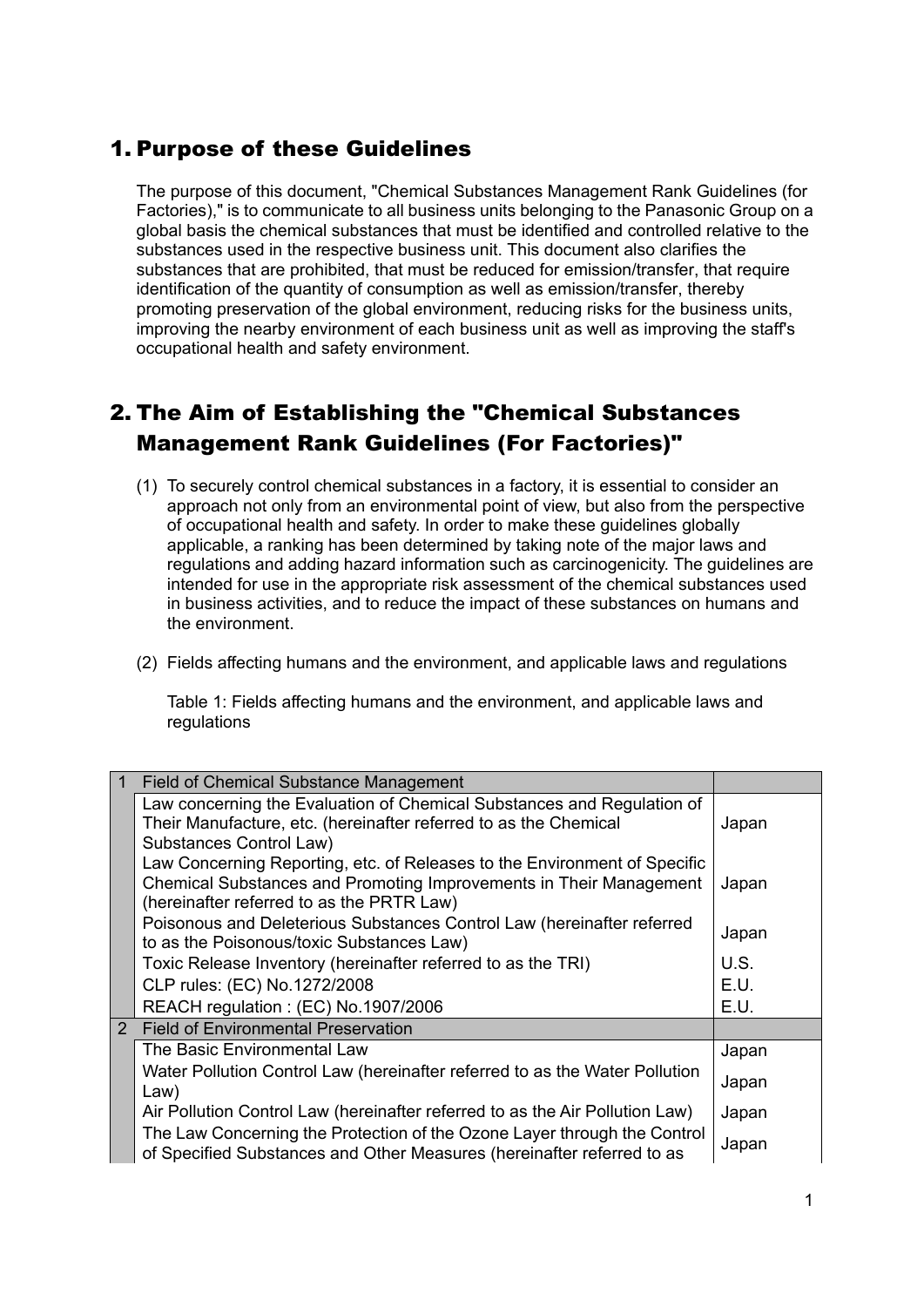| the Ozone Layer Protection Law)                                                                                                            |              |
|--------------------------------------------------------------------------------------------------------------------------------------------|--------------|
| Law Concerning Special Measures against Dioxins (hereinafter referred to<br>as the Dioxin Special Measures Law)                            | Japan        |
| Law Concerning the Promotion of the Measures to Cope with Global<br>Warming (hereinafter referred to as the Global Warming Prevention Law) | Japan        |
| Substances causing ozone layer depletion                                                                                                   |              |
| Substances causing global warming                                                                                                          |              |
| Substances causing photochemical oxidants                                                                                                  |              |
| 3 Field of Occupational Safety and Hygiene                                                                                                 |              |
| Industrial Safety and Health Act (hereinafter referred to as the Industrial<br>Safety Law)                                                 | Japan        |
| Occupational Safety and Health Act (hereinafter referred to as OSHA)                                                                       | U.S.         |
| Globally Harmonized System of Classification and Labeling of Chemicals<br>(hereinafter referred to as GHS)                                 | Internationa |
| 4 Field of International Treaties                                                                                                          |              |
| <b>Stockholm Convention</b>                                                                                                                | Internationa |

### Purpose of the regulations listed above

Chemical Substances Control Law (Japan):

In order to prevent environmental pollution by chemical substances that do not decompose readily and which may threaten human health or existence and the growth of animals and plants, the law seeks to apply compulsory controls on the manufacture, import and use etc. of these substances.

### PRTR Law (Japan):

Based on scientific knowledge about chemical substances and their manufacture, use and other aspects of their handling status, the law requires that procedures be adopted to identify the emission quantity of specific chemical substance released into the environment, and that information be made available concerning the properties and handling requirements of these chemical substances, thereby promoting improvements in voluntary management by the business operators involved and avoiding, in advance, any obstacles to environmental preservation.

### Poisonous/toxic Substances Law (Japan):

The law seeks to apply the necessary controls to poisonous and deleterious substances, addressed from the viewpoint of health and hygiene.

#### TRI (U.S.):

The U.S. regulations require information disclosure regarding the emission quantity of all chemical substances handled by business operators.

### CLP rules: (EC) No.1272/2008 (E.U.):

This rule is mainly for hazard communication, and it relates to the classification, labeling and packaging of chemicals in the EU based on GHS.

The aim is to ensure high levels of human health and environmental protection, as well as the free flow of substances, mixtures and certain articles.

REACH regulation : (EC) No.1907/2006 (E.U.):

These are the regulations on registration, evaluation, authorization and restriction of chemicals in the EU. Substances listed in Annex XVII will generally be restricted and their production, import or use will be restricted.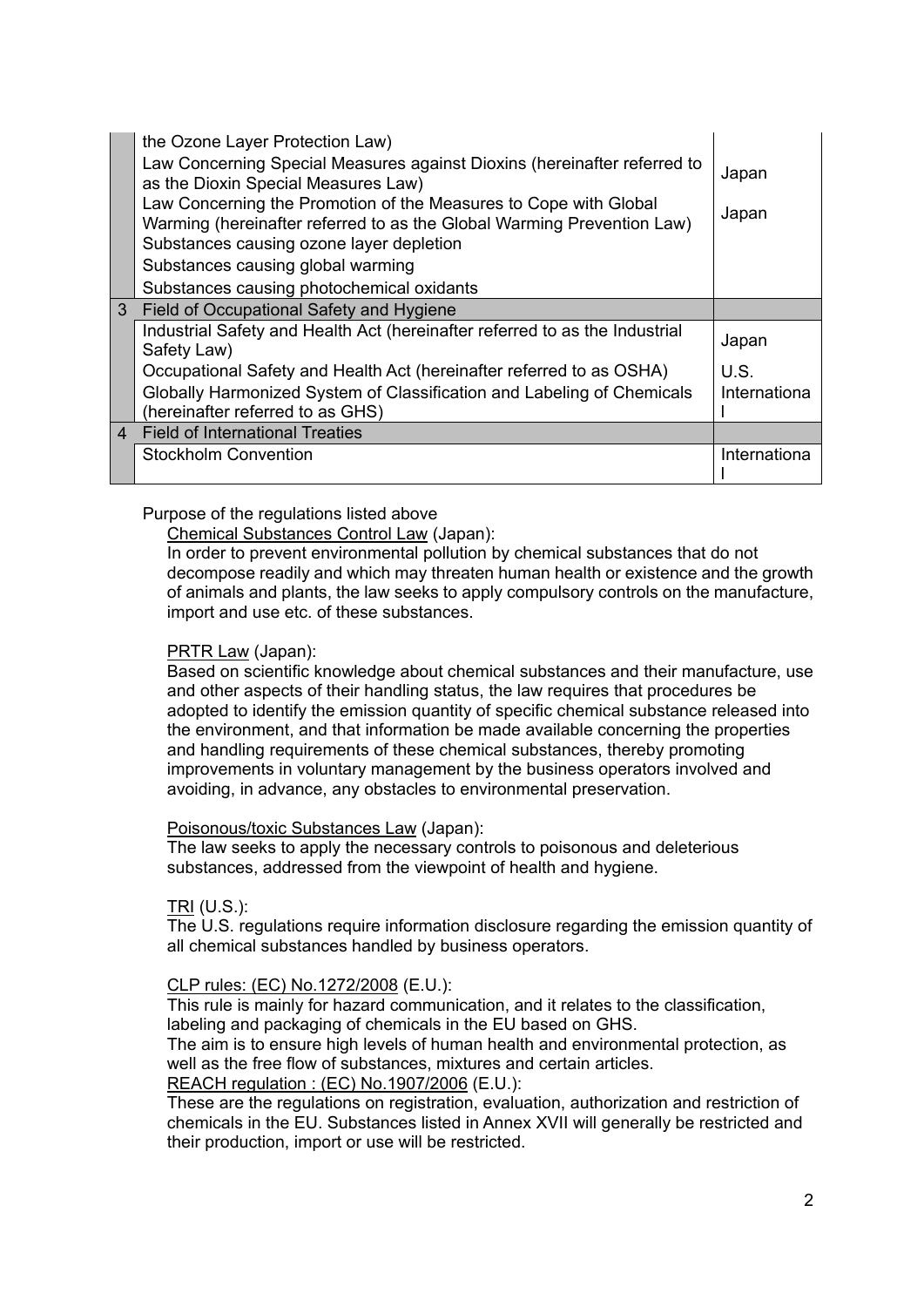#### The Basic Environmental Law (Japan):

The law specifies the basic philosophy as well as the principal measures used for environmental conservation, and promotes these measures in a comprehensive and planned manner in order to ensure healthy and civilized living conditions for the nation, today and in the future, thereby contributing to the welfare of human beings.

#### Water Pollution Law (Japan):

The law seeks to protect the nation's health and preserve its living environment by regulating emissions into public water bodies from factories and businesses, and regulating water penetration into the ground, while also promoting various measures focusing on household waste water, thereby preventing the pollution of public water bodies and ground water.

#### Air Pollution Law (Japan):

The law seeks to protect the nation's health and preserve its living environment by regulating the emission of soot, volatile organic compounds and dust generated by business activities and the dismantling of commercial buildings and factories, promoting the implementation of measures to combat hazardous air pollutants and setting allowable limits for automotive gas emissions.

#### Ozone Layer Protection Law (Japan):

In order to protect the ozone layer, as part of a collaborative international initiative, and to ensure the successful and unimpeded implementation of the Vienna Treaty for ozone layer protection and the Montreal Protocol on ozone-depleting substances, the law regulates the manufacture of specified substances, rationalizing their use and restricting emissions, thereby protecting human health and preserving the living environment.

#### Dioxin Special Measures Law (Japan):

Recognizing that dioxins may have a serious impact on human life and health, the law seeks to protect the nation's health by preventing environmental pollution by dioxins and facilitating their elimination.

### Global Warming Prevention Law (Japan):

Because global warming has a serious impact on the entire planet, a shared concern affecting all human beings is the need to stabilize the concentration of greenhouse gases in the atmosphere at a safe level that does not cause dangerous human intervention in the global climate system. Recognizing the importance of shared, voluntary and active participation in this undertaking, the law seeks to develop a target achievement plan for the Kyoto Protocol, promoting global warming prevention measures and thereby contributing to human welfare.

#### Industrial Safety and Health Law (Japan):

The law seeks to ensure workers' safety and health and to promote development of a comfortable work environment by establishing a hazard prevention standard to prevent work-related disasters, clarifying a responsibility structure and promoting comprehensive and planned measures for voluntary activities.

#### OSHA (U.S.):

The law seeks to provide all employees in the United States with a work environment that is free from the threat of known hazards (danger elements) that may contribute to serious health problems.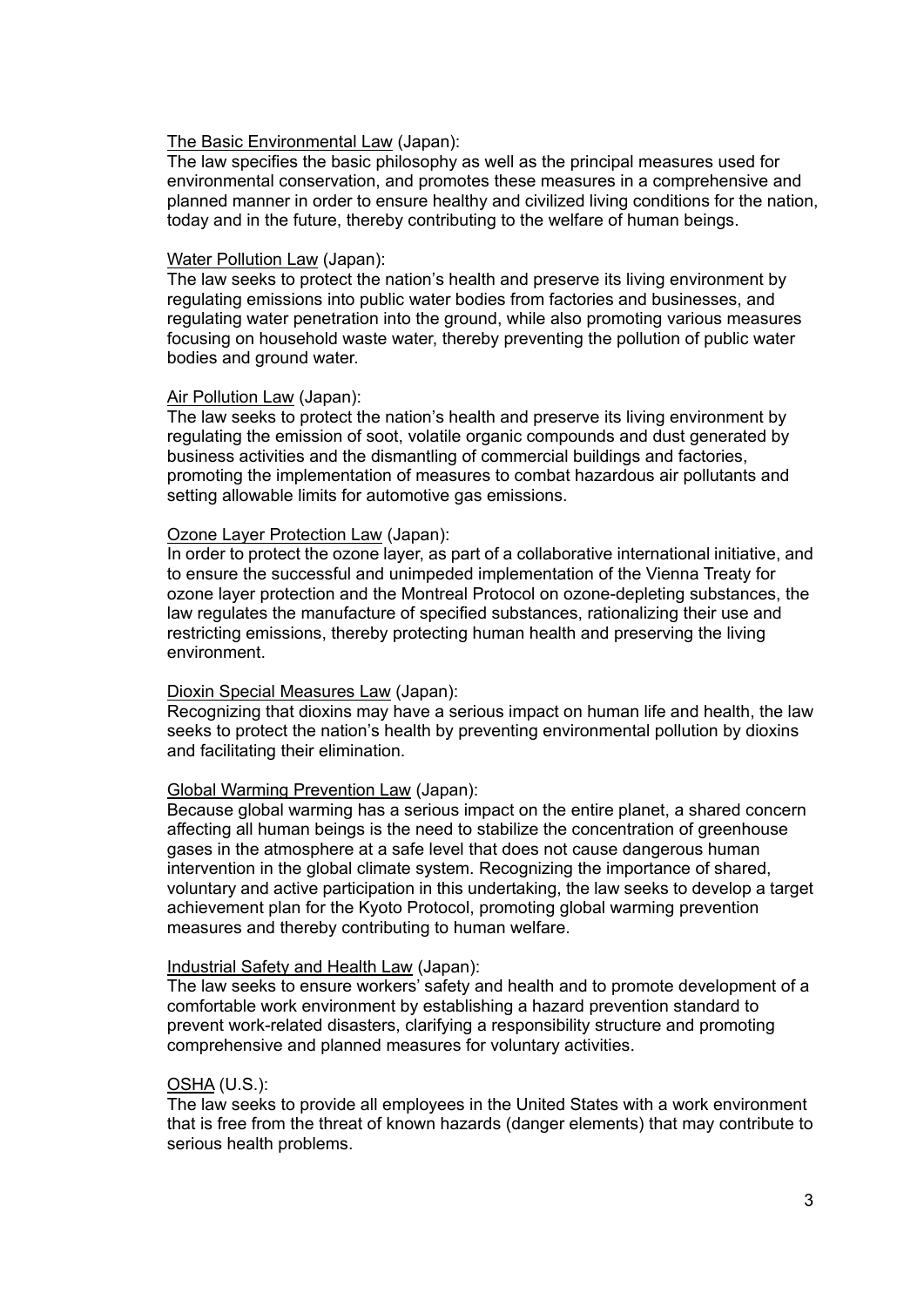GHS (International):

The system provides an international hazard/toxicity classification standard and indication method relating to the danger (danger/toxicity) of chemical substances. The system seeks to prevent work-related accidents by notifying all parties of the relevant information on transferring or offering of those chemical substances that may pose a health hazard to workers, and by promoting chemical substance management in the workplace.

Stockholm Treaty (International treaty):

In order to reduce the risks posed by persistent organic pollutants (POPs) that require prompt corrective measures to be implemented, the treaty restricts the manufacture, use and import/export of the specified substances.

# <span id="page-5-0"></span>3. Definition of Terms

The terms used in these guidelines are defined as follows.

(1) Panasonic Group

As a rule, includes companies for which Panasonic Corporation has voting rights of more than 50%.

- (2) "Chemical Substances Management Rank Guidelines (For Factories)" The guidelines clarify "prohibited" rank substances by ranking those substances that are highly carcinogenic and whose use and manufacture are prohibited by law. In addition, the guidelines define "reduced" rank substances as those substances that are hazardous to humans and the environment. These guidelines are only applied to the chemical substances used in manufacturing operations.
- (3) "Prohibited" rank substances

Substances whose use must be stopped immediately, if they are still being used. "Prohibited" substances have been defined in accordance with the following laws and environmental notices in Japan and currently available information on highly carcinogenic substances. However, application of the "prohibited" rank to chemical substances that are carcinogenic to humans will only be determined after appropriate discussion. (Details are described in Chapter 5).

Requirements for a "Prohibited" substance ranking

Proven to be carcinogenic to humans

Ozone-depleting substance

Substance defined as "prohibited" by an environmental notice

Class 1 specified chemical substance, as specified by the Chemical Substance Control Law (manufacturing and import-prohibited substance)

Manufacturing-prohibited hazardous substance, as specified by Chapter 55 of the Industrial Safety and Health Law

Substance whose use or manufacture is prohibited by an international treaty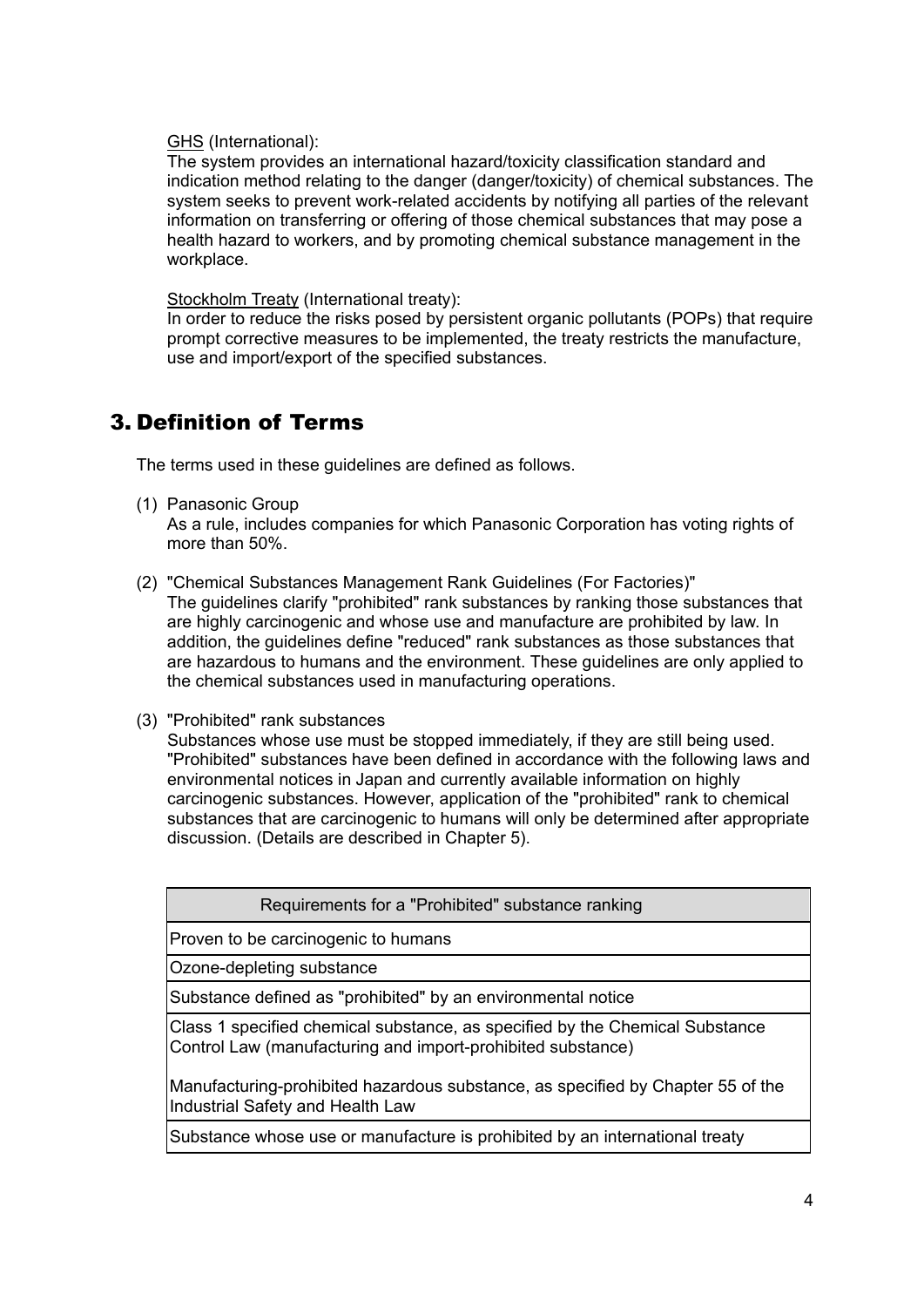### (4) "Reduced" rank substances

Of the substances listed in the laws and regulations related to the field specified in Table 1, those considered to be hazardous to humans and the environment (other than "prohibited" rank substances) are defined as "reduced" rank substances. The quantities of these substances used and the quantities emitted and transferred must be identified and the emitted/transferred quantities must be reduced.

### (5) M-number List (M-No.)

The control number assigned by the Panasonic Group for substances whose CAS Registry Number<sup>™</sup> cannot directly be assigned, or given to a general name or substance group.

### (6) Toxicity

The rank guidelines based on the toxicity affecting human health and the environment are specified as shown below. The substances possessing the toxicity class shown in the table are considered managed substances in the rank guideline.

| Toxicity affecting human health                                                                                                                                          |                                                                                                                                                                                                                           |  |  |  |  |
|--------------------------------------------------------------------------------------------------------------------------------------------------------------------------|---------------------------------------------------------------------------------------------------------------------------------------------------------------------------------------------------------------------------|--|--|--|--|
| The ability to change normal cells into cancer cells<br>Carcinogenicity                                                                                                  |                                                                                                                                                                                                                           |  |  |  |  |
| Mutagenicity                                                                                                                                                             | Ability to cause a change in the genetic information of an organism. The<br>majority of cancer-causing substances are mutagenic substances.                                                                               |  |  |  |  |
| Reproductive<br>toxicity                                                                                                                                                 | Exposure to the chemical substance has a harmful effect on<br>reproductive capability (morphological or functional defect).                                                                                               |  |  |  |  |
| Acute toxicity                                                                                                                                                           | Toxicity appears immediately after administration, or within several<br>days. (The dose or concentration that causes half of the test subjects to<br>die after receiving the same dose is often used to measure toxicity) |  |  |  |  |
|                                                                                                                                                                          | Toxicity affecting the environment                                                                                                                                                                                        |  |  |  |  |
| Ecotoxicity                                                                                                                                                              | Toxicity to fish, Daphnia, and algae                                                                                                                                                                                      |  |  |  |  |
| Ozone layer<br>depletion                                                                                                                                                 | Depletion of the ozone layer increases the quantity of solar ultra-violet<br>radiation reaching the ground and may have an adverse effect on<br>human health                                                              |  |  |  |  |
| Global warming<br>Global warming causes a greenhouse effect                                                                                                              |                                                                                                                                                                                                                           |  |  |  |  |
| Air pollution substances that cause oxidation and pose a health hazard,<br>Photochemical<br>as well as contributing to the generation of photochemical smog.<br>oxidants |                                                                                                                                                                                                                           |  |  |  |  |

## (7) Risk assessment

Risk assessment = Toxicity × Exposed quantity (in general)

Risk assessment evaluates the toxicity of each chemical substance combined with the exposed quantity. Chemical substances need to be managed appropriately to reduce their risk.

| Toxicity assessment: | Each chemical substance has a unique toxicity. The toxicity<br>assessment within the Panasonic Group is described in<br>detail in Chapter 5. |
|----------------------|----------------------------------------------------------------------------------------------------------------------------------------------|
|                      | Eynogura gaagaanaat: Eynogura ja satinaatad ku tha sanaantratisn jn tha                                                                      |

Exposure assessment: Exposure is estimated by the concentration in the environment and the amount of exposure (dose) impacting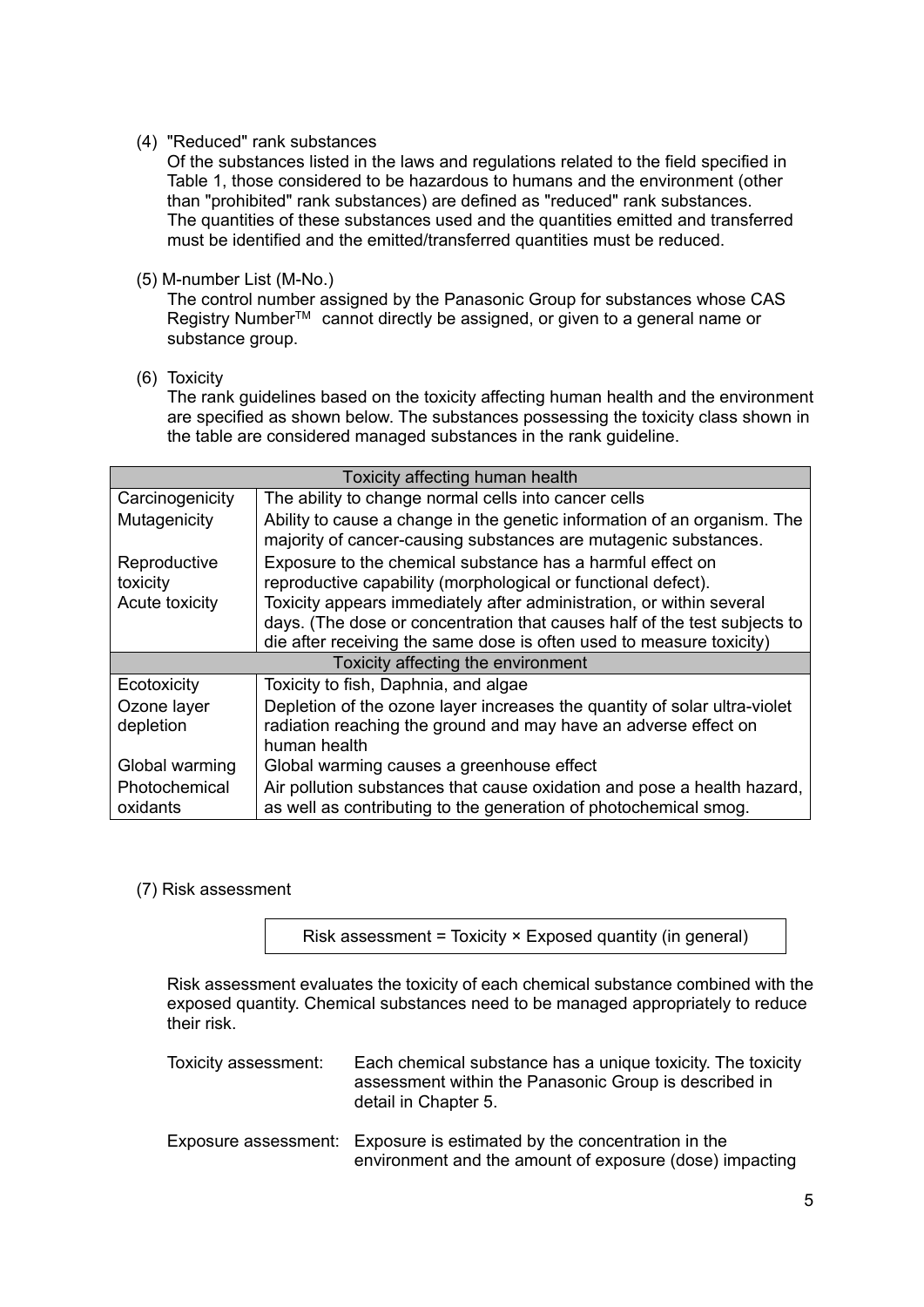on people or the environment. Because emissions or transfers from a business unit increase the environmental impact and lead to greater exposure for humans and the environment, the Panasonic Group uses the "emission quantity" and "transferred quantity" to assess the amount of exposure.

The risk assessment approach by the Panasonic Group is as follows.

Human Environment Impact (HEI) = Toxicity factor × Release/Transfer amount

# <span id="page-7-0"></span>4. Scope of Application

- (1) These guidelines apply to the substances included in the "Chemical Substance List and M-number List" (Chapter 7) and used in the Panasonic Group's manufacturing business units. However, the application is exempted if any of the following conditions applies.
	- i) Chemical substances that do not assume the state of powder, liquid or gas during their handling process
	- ii) Chemical substances handled in a sealed condition with zero possibility of exposure during the process
	- iii) Products used for general consumers' daily lives (anti-insect spray, etc.)
	- iv) Chemical substances contained in the parts and materials used for production equipment/facilities, building/facility materials, and refrigeration/air-conditioning products. However, materials required for periodic maintenance such as lubricants, refrigerants, paints, boiler fuel, etc. are excluded.
	- v) Chemical substances contained in electrical products, instrumentation equipment, fire-extinguishing equipment and measuring instruments.
- (2) The chemical substances used for R&D, quality failure analysis (operation confirmation of older products), repair of the products manufactured/sold in the past, health management, etc. require that data be collected on their usage, emission/ transfer, etc. for appropriate management, but are exempted from ranks such as "Prohibition," "Reduction" in the guidelines.
- (3) The guidelines require compliance with the relevant laws, ordinances, industry guidelines or other requirements, but do not prevent any voluntary activities of a higher standard in a business unit.
- (4) Substances with a concentration rate of 1% or greater (0.1% for a PRTR law class 1 specified chemical substance) require SDS (Material Safety Data Sheet). However, if available from a supplier, the collection of more detailed data is recommended.

# <span id="page-7-1"></span>5. Determination of a Rank Category

The definitions of a rank category and rank category approaches are shown below.

(1) Definition of a rank category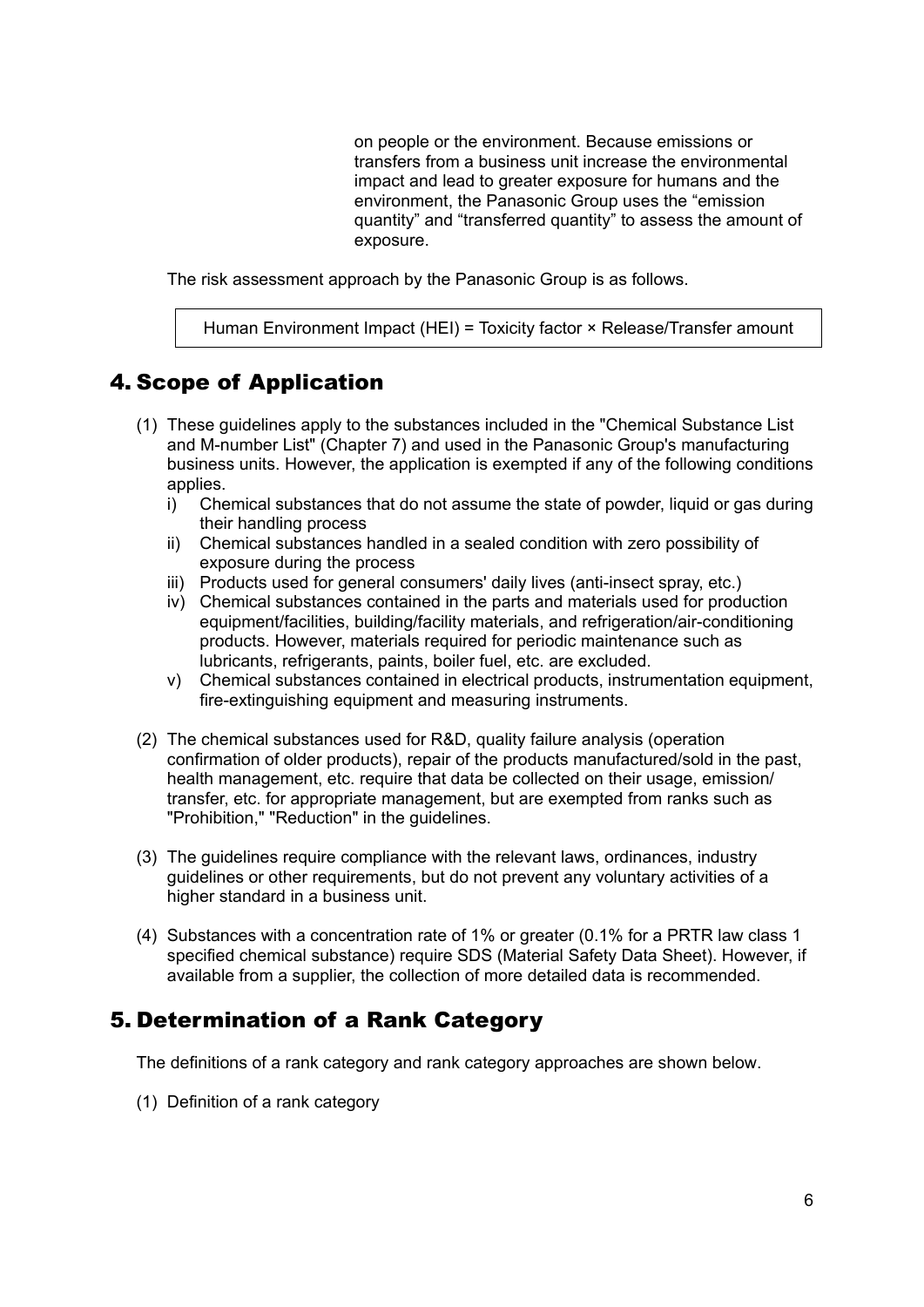| Rank category     | Definition                              |
|-------------------|-----------------------------------------|
| "Prohibited" rank | Usage prohibited                        |
| "Reduced" rank    | Reduction of emission/transfer quantity |

(2) Rank category approaches

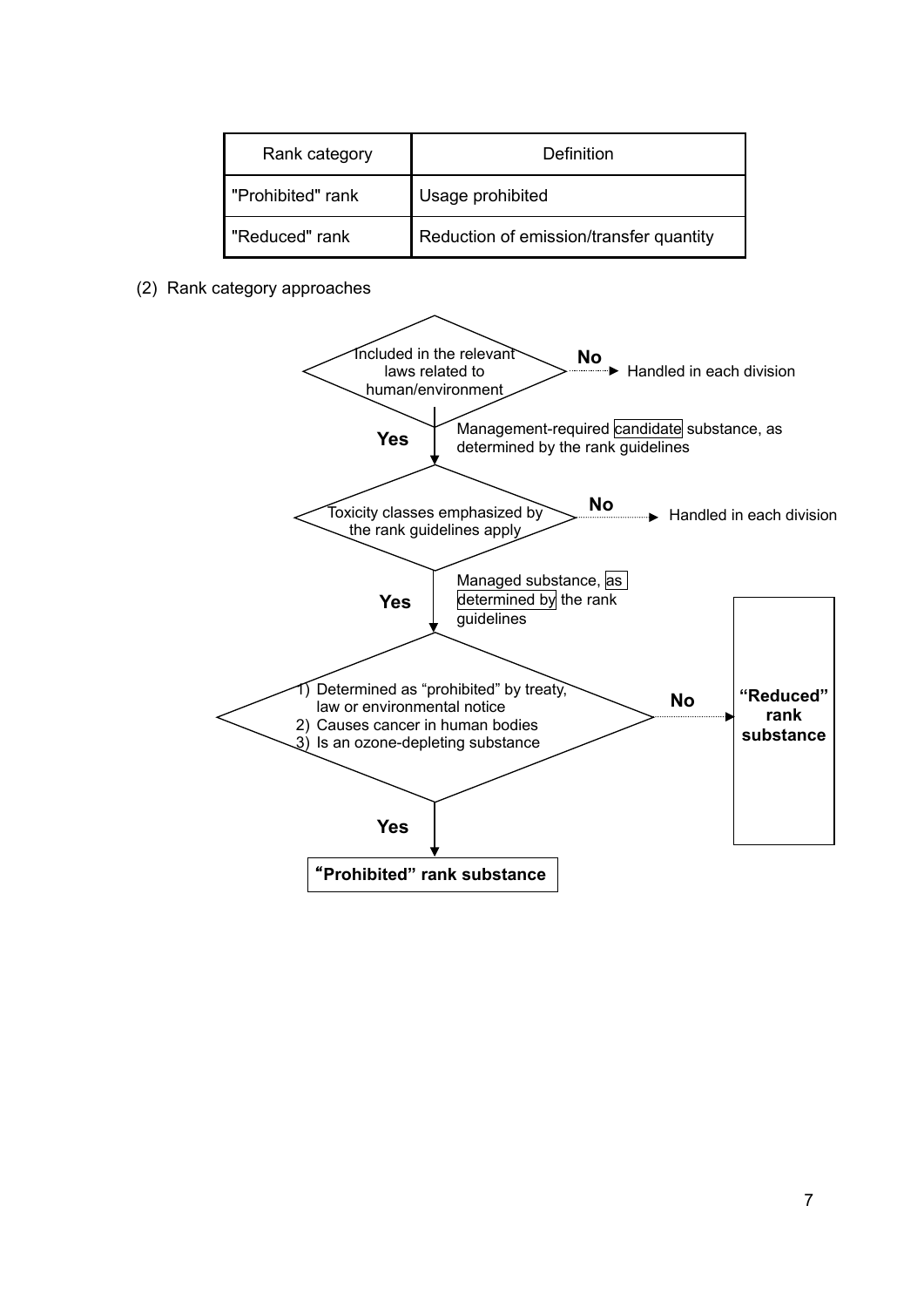The details of 5. (2) 1) in the flow chart are shown below.

1) Environment Notice

| ______________________                 |                                                                                                                                                                                                                                 |             |
|----------------------------------------|---------------------------------------------------------------------------------------------------------------------------------------------------------------------------------------------------------------------------------|-------------|
| <b>Environment Notice</b><br>$93-1$    | CFC, 1,1,1 trichloroethane, HCFC (new use for<br>cleansing), carbon tetrachloride, specific halon                                                                                                                               |             |
| <b>Environment Notice</b><br>$93 - 20$ | 1,1,1 trichloroethane, carbon tetrachloride,<br>dichloromethane, 1,2-dichloroethane,<br>1,1-dichloroethylene, cis-1,2-dichloroethylene,<br>1,1,2-trichloroethane, trichloroethylene,<br>tetrachloroethylene, 1,3-dichloropropen | Prohibition |
| <b>Environment Notice</b><br>$93 - 11$ | PBBOs (decabrome base),<br>PBBs (prohibited for European market)                                                                                                                                                                | Reduction   |
| <b>Environment Notice</b><br>$03 - 15$ | Cadmium, lead, hexavalent chromium, mercury                                                                                                                                                                                     | Prohibition |
| <b>Environment Notice</b><br>$07 - 20$ | Perfluorooctane sulfonate(PFOS) and its salts                                                                                                                                                                                   | Prohibition |

2) Toxicity assessment

Toxicity assessment is performed as follows:

- Divide toxicity classes into 5 groups (A~E) [High toxicity "A"~low toxicity "E"]
- Classify substances causing cancer in humans and ozone-depleting substances (excluding HCFCs) as "A".

Outline of applicable rank and toxicity classification

|                                       | Relationship with the toxicity classification |                                 |                              |                        |
|---------------------------------------|-----------------------------------------------|---------------------------------|------------------------------|------------------------|
| <b>Applicable Rank</b>                | <b>Toxicity</b>                               | Toxicity to                     | Toxicity to the              | <b>Toxicity factor</b> |
|                                       | class                                         | humans                          | environment                  |                        |
| "Prohibited" rank<br>(Use prohibited) | A                                             | Carcinogen                      | Ozone-depleting<br>substance | 10000 times            |
| "Reduced" rank                        | в                                             | Impact: large (direct)          |                              | 1000 times             |
| (Reduce emission/                     | C                                             | Impact: medium                  |                              | 100 times              |
| transfer quantity)                    | D                                             | Impact: small or indirect       |                              | 10 times               |
|                                       | F                                             | Impact: minimal or not assessed |                              | 1 time                 |

The above toxicity factor is adopted for clarifying the impact of substances on humans and the environment based on toxicity assessment.

Details of each classification are described in <Reference Material>.

■ Toxicity to human health

(i) Carcinogen

| <b>Toxicity</b><br>class | <b>IARC</b> | <b>ACGIH</b>   | <b>EPA</b> | EU CLP<br>regulations | Japan Society for<br><b>Occupational Health</b> |
|--------------------------|-------------|----------------|------------|-----------------------|-------------------------------------------------|
| А                        |             | A1             | A          | 1A                    |                                                 |
| в                        | 2A          | A2             | B1         | 1B                    | 2A                                              |
|                          | 2B          | A <sub>3</sub> | <b>B2</b>  |                       | 2B                                              |
|                          | 3           | A4             | C, D       |                       |                                                 |
|                          |             | A <sub>5</sub> |            |                       |                                                 |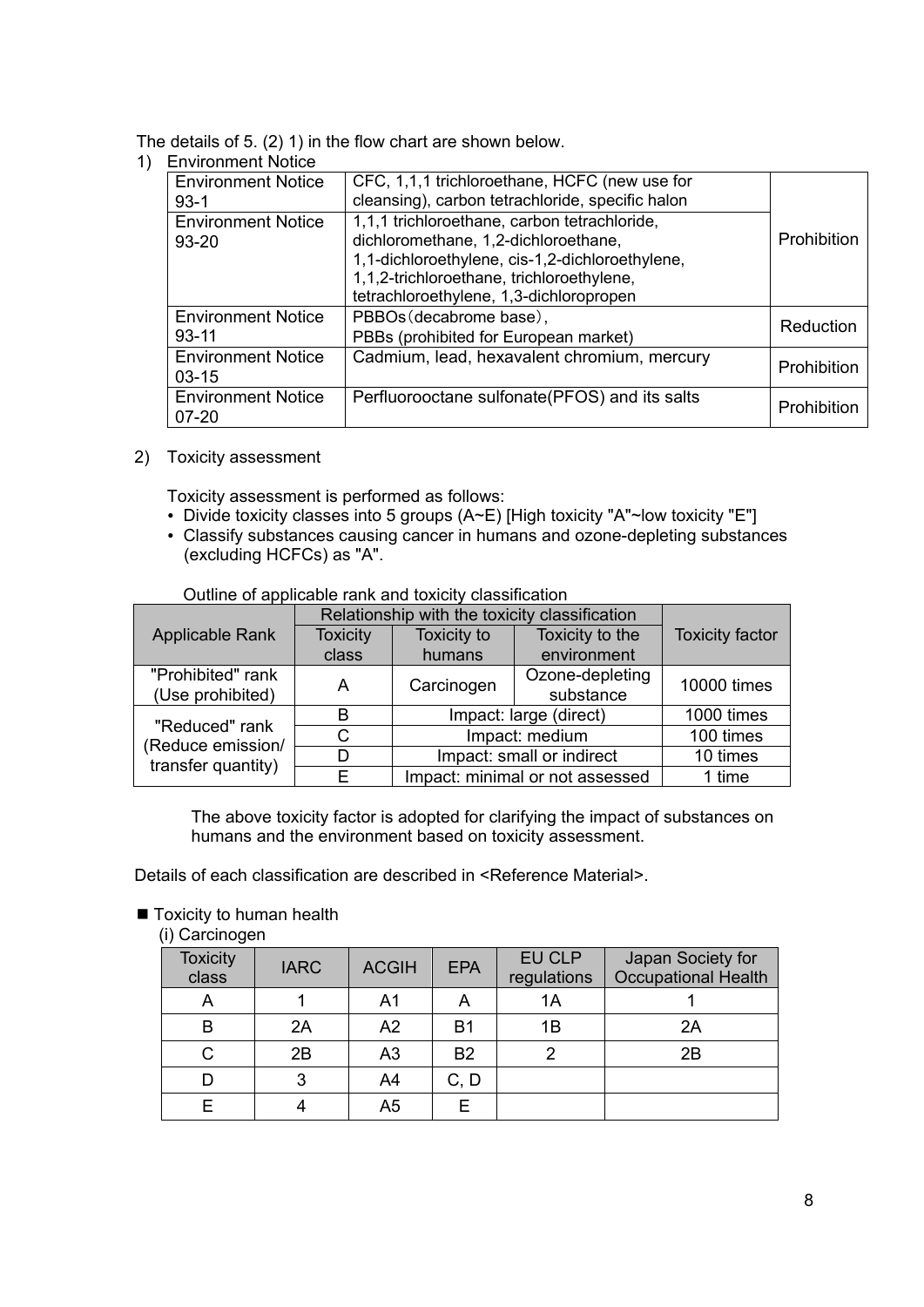How to apply the "prohibited" ranking when adding a substance newly evaluated as carcinogenic or when newly adding a carcinogenic substance

When classifying a substance not in use as "prohibited", based on the existing rank guidelines

Procedure 1: Classify it in the toxicity class "A"

Procedure 2: Rank it as "prohibited" when the rank guidelines are revised.

When classifying a substance already in use, based on the existing rank guidelines, or ranking a newly added substance as "prohibited"

Procedure 1: Classify it in the toxicity class "A"

- Procedure 2: The business unit using the substance is to ensure the management or promote enhancement so that reduction of exposure to employees, release into the environment, etc. during use are properly controlled.
- Procedure 3: For the time being, treat the substance with "reduced" rank in the rank guidelines. [Mark a symbol (\*) in the chemical substance list of the rank

guidelines to indicate that it is the "reduced" rank]

| (ii) Mutagenicity, (iii) Reproductive toxicity, (iv) Acute toxicity |  |  |  |  |  |  |
|---------------------------------------------------------------------|--|--|--|--|--|--|
|---------------------------------------------------------------------|--|--|--|--|--|--|

| <b>Toxicity</b> | (ii)<br>Mutagenicity | (iii) Reproductive<br>toxicity | (iv) Acute toxicity |      |
|-----------------|----------------------|--------------------------------|---------------------|------|
| class           | EU (CLP regulations) | <b>GHS</b><br>classification   |                     |      |
| Α               |                      |                                |                     |      |
| В               | 1A                   | 1Α                             | 1, 2                | 1, 2 |
| C.              | 1B                   | 1B                             | 3                   | 3    |
|                 |                      | 2                              |                     |      |
| F               |                      |                                |                     | 5    |

 $\blacksquare$  Toxicity affecting the environment

### (v) Ecotoxicity

|                          |       |                      | (v) Ecotoxicity (Toxicity to aquatic organisms) |         |  |
|--------------------------|-------|----------------------|-------------------------------------------------|---------|--|
| <b>Toxicity</b><br>class |       | EU (CLP regulations) | <b>GHS</b> classification                       |         |  |
|                          | Acute | Chronic              | Acute                                           | Chronic |  |
|                          |       |                      |                                                 |         |  |
| R                        |       |                      |                                                 |         |  |
| C                        |       | 2                    |                                                 | 2       |  |
|                          |       |                      |                                                 |         |  |
|                          |       |                      |                                                 |         |  |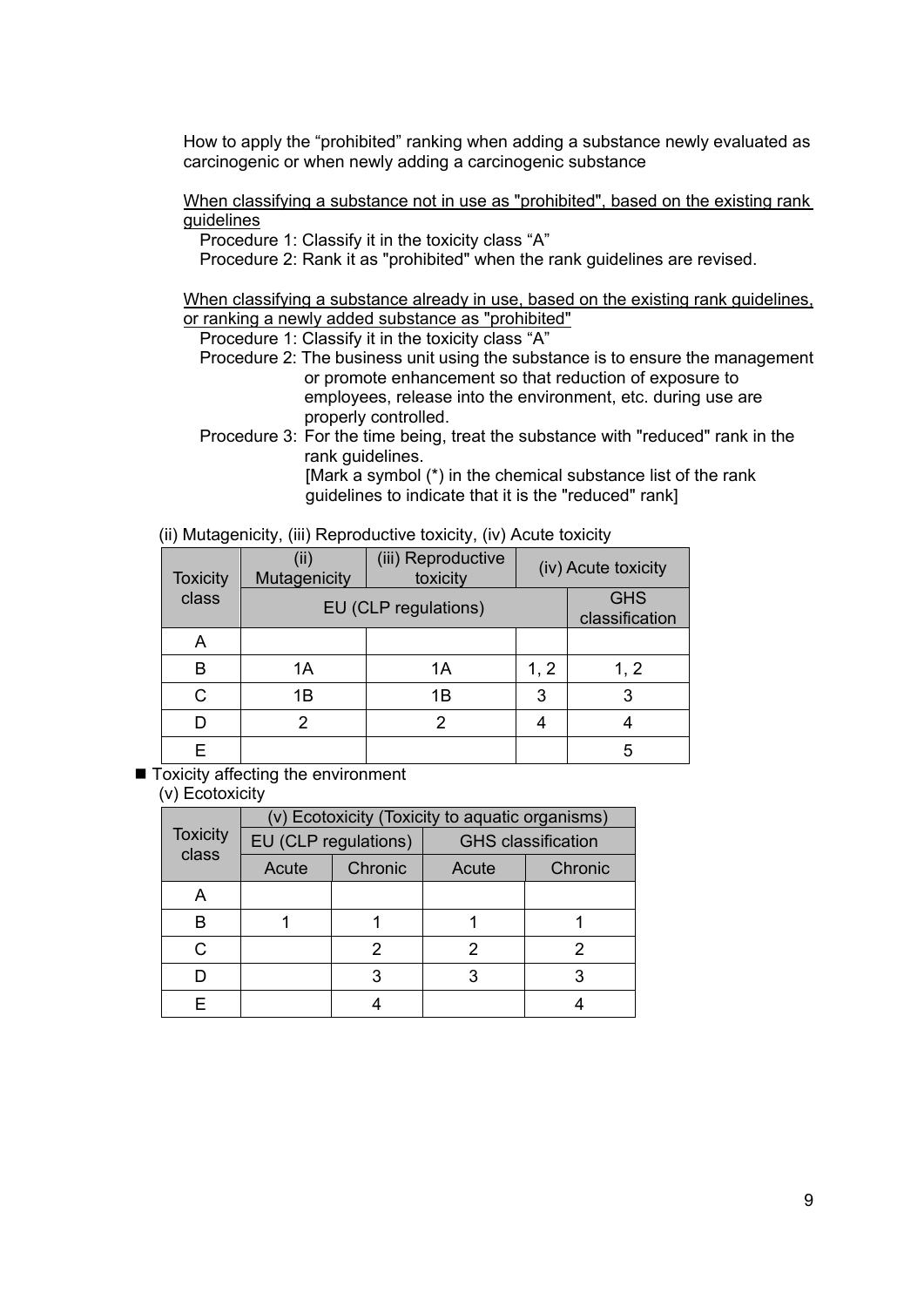| <b>Toxicity</b><br>class | (vi) Substances causing<br>ozone-layer depletion  | (vii) Substances causing<br>global warming (Global<br>warming factor) | (viii) Substances<br>causing photochemical<br>oxidant (*1) |
|--------------------------|---------------------------------------------------|-----------------------------------------------------------------------|------------------------------------------------------------|
| А                        | Ozone-depleting<br>substance (excluding<br>HCFCs) |                                                                       |                                                            |
| B                        | <b>HCFCs</b>                                      | $\geq 1000$                                                           |                                                            |
| C                        |                                                   | $\geq$ 100                                                            | <b>VOC</b>                                                 |
| D                        |                                                   | >1                                                                    |                                                            |
|                          |                                                   | $\le$ 1                                                               |                                                            |

(vi) Ozone layer depletion, (vii) Global warming, (viii) Photochemical oxidants

\*1: VOCs are regarded as one of the contributing causes to the generation of photochemical oxidants. While photochemical oxidants irritate human tissues such as eyes and respiratory organs, VOCs affect human health indirectly. In addition, photochemical oxidants are known to affect plants (the ecosystem) by changing the color of leaves and suppressing growth. Although the direct impact of VOCs on the environment is still unclear, their toxicity classification is set at "C" due to their indirect but negative impact on the environment caused by the generation of photochemical oxidants.

# <span id="page-11-0"></span>6. Establishment and Abolition

- (1) The matters in these guidelines shall be appropriately discussed by representatives from Companies/affiliated companies and experts from respective divisions, and approved by the General Manager of the Environmental Management Department.
- (2) The contents of these guidelines are periodically (once a year) reviewed. A company-wide survey is conducted prior to a review via an Environmental Notice, and representatives from Company/affiliated companies and experts from respective divisions will then discuss the draft revision, the finalized version of which will be approved by the General Manager of the Environmental Management Department. However, the guidelines will be appropriately reviewed in line with amendments to the law, changes in social trends, technological progress (substitute technology, assessment technology), the increased availability of toxicity information, and requests for revisions submitted by product divisions, and will be amended with the approval by the General Manager of the Environmental Management Department.
- (3) Version number assignment after amendment Indication method: Ver. 4. 0 0
	- i) ii)  $\overline{\phantom{a}}$ ii)
	- i) When the applicable regulation field is expanded or the applicable regulations are expanded, or when the operation is changed
	- ii) When revising the rank guidelines in response to a revision of the substance included in the applicable regulations
	- iii) When adding a revision to the current rank guidelines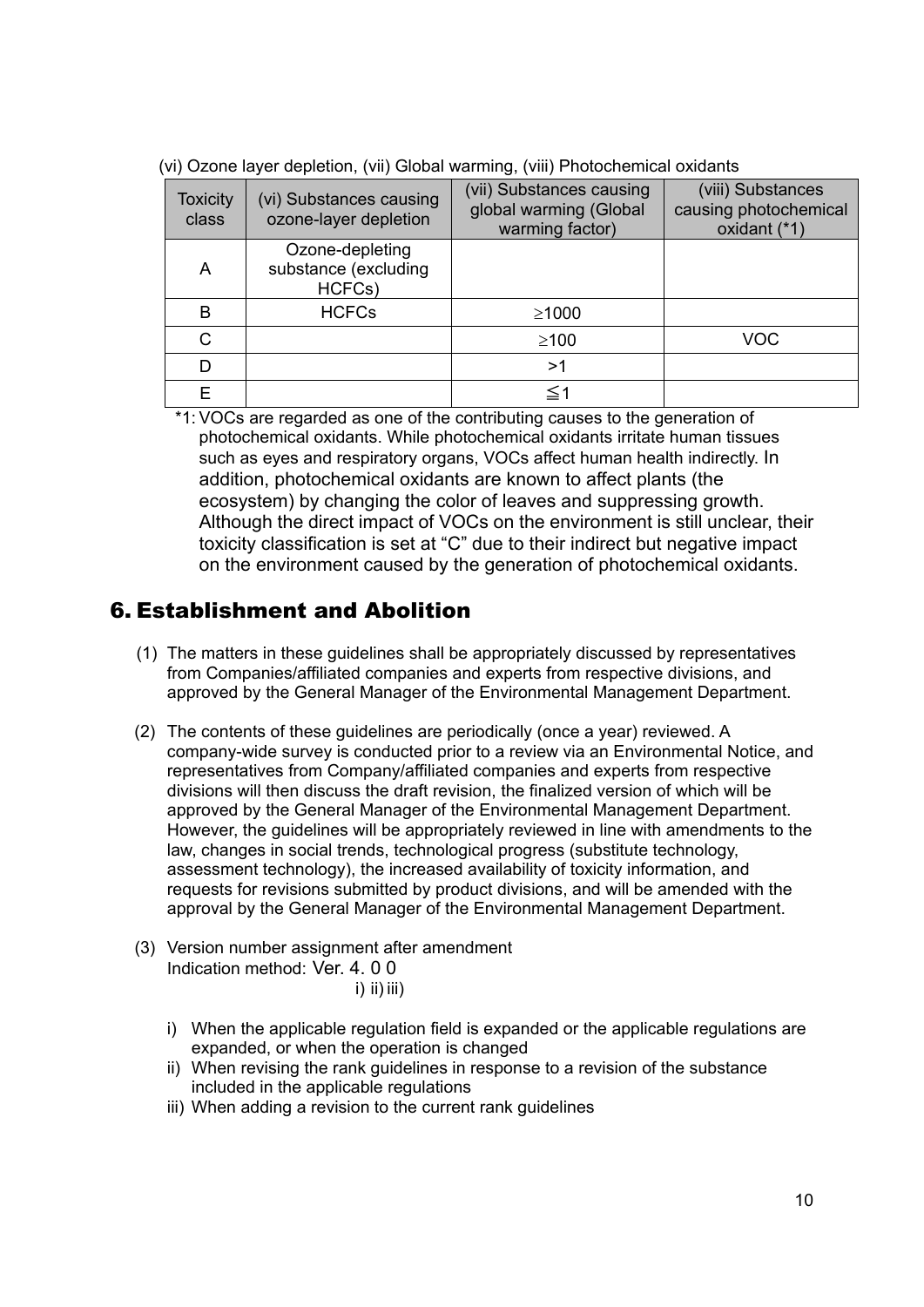# <span id="page-12-0"></span>7. Chemical Substance List and M-number List

Chemical substance list must comply with the latest version of the separately distributed "Chemical Substances Management Rank Guidelines (For Factories) Chemical Substance List"

\* "Chemical Substances Management Rank Guidelines (For Factories) Chemical Substance List" URL:

(Intranet access: Japanese, English, Chinese version) https://iweb.mei.co.jp/cont/env/jp/factory/chemical/rank/index.html

(Open access: Japanese website)

https://www.panasonic.com/jp/corporate/management/procurement/green.html

(Open access: English website)

http://www.panasonic.com/global/corporate/management/procurement/green.html

| Rank category    | Substance group                                | M-No.  | Substance name                                                                                            |
|------------------|------------------------------------------------|--------|-----------------------------------------------------------------------------------------------------------|
| <b>Reduction</b> | Green house gases (HFCs)                       | M-02   | R-404A (Mixture of HFCs)                                                                                  |
| <b>Reduction</b> | Green house gases (HFCs)                       | $M-03$ | R-404A (Mixture of HFCs)                                                                                  |
| <b>Reduction</b> | Green house gases (HFCs)                       | M-04   | R-407C (Mixture of HFCs)                                                                                  |
| <b>Reduction</b> | Green house gases (HFCs)                       | M-05   | R-410A (Mixture of HFCs)                                                                                  |
| <b>Reduction</b> | Green house gases (HFCs)                       | M-06   | R-410B (Mixture of HFCs)                                                                                  |
| <b>Reduction</b> | Green house gases (HFCs)                       | M-07   | T-507A (Mixture of HFCs)                                                                                  |
| <b>Reduction</b> | Green house gases (HFCs)                       | M-08   | R-508A (Mixture of HFCs)                                                                                  |
| <b>Reduction</b> | Green house gases (HFCs)                       | M-09   | R-508B (Mixture of HFCs)                                                                                  |
| <b>Reduction</b> | Other brominated flame retardants              | M-11C  | Other brominated flame retardants                                                                         |
| <b>Reduction</b> |                                                | M-11D  | Chlorinated flame retardants                                                                              |
| Prohibition      |                                                | $M-12$ | Polvinylchloride and mixture                                                                              |
| <b>Reduction</b> |                                                | $M-13$ | Alkylphenol (C5-C8)                                                                                       |
| Reduction        | Poly (oxi-ethylene) alkyl ethers               | M-17   | Poly(oxyethylene) alkyl(C12-17) ether                                                                     |
| Prohibition      | Ozone layer depleting substances (HBFCs)       | M-102  | Tribromodifluoroethane; C2HF2Br3                                                                          |
| Prohibition      | Ozone layer depleting substances (HBFCs)       | M-103  | Tribromofluoroethane; C2H2FBr3                                                                            |
| Prohibition      | Ozone layer depleting substances (HBFCs)       | M-104  | Other bromodifluoroethane; C2H3F2Br                                                                       |
| Prohibition      | Ozone layer depleting substances (HBFCs)       | M-105  | Hexabromofluoropropane; C3HFBr6                                                                           |
| Prohibition      | Ozone layer depleting substances (HBFCs)       | M-107  | Tribromotetrafluoropropane; C3HF4Br3                                                                      |
| Prohibition      | Ozone layer depleting substances (HBFCs)       | M-108  | Tribromotrifluoropropane; C3H2F3Br3                                                                       |
| Prohibition      | Ozone layer depleting substances (HBFCs)       | M-109  | Pentabromodifluoropropane; C3HF2Br5                                                                       |
| Prohibition      | Ozone layer depleting substances (HBFCs)       | M-110  | Pentabromofluoropropane; C3H2FBr5                                                                         |
| Prohibition      | Ozone layer depleting substances (HBFCs)       | M-111  | Tetrabromodifluoropropane; C3H2F2Br4                                                                      |
| Prohibition      | Ozone layer depleting substances (HBFCs)       | M-112  | Dibromotetrafluoropropane; C3H2F4Br2                                                                      |
| Prohibition      | Ozone layer depleting substances (HBFCs)       | M-113  | Tetrabromofluoropropane; C3H3FBr4                                                                         |
| Prohibition      | Ozone layer depleting substances (HBFCs)       | M-114  | Bromodifluoropropane; C3H5F2Br                                                                            |
| Prohibition      | Cadmium and its compounds                      | M-121  | Other cadmium compounds                                                                                   |
| Prohibition      | Lead and its compounds                         | M-122  | Other lead compounds                                                                                      |
| Prohibition      | Hexavalent chromium compounds                  | M-123  | Other hexavalent chromium compounds                                                                       |
| <b>Reduction</b> | Mercury and its compounds                      | M-124  | Other mercury compounds                                                                                   |
| Prohibition      | Azo dyes and pigments forming specified amines | M-126  | Azo dyes and pigments forming specified amines (see List of<br>the Specific Generation-prohibited Amines) |
| Prohibition      | Ozone layer depleting substances (HBFCs)       | M-127  | Tetrabromotrifluoropropane; C3HF3Br4                                                                      |
| <b>Reduction</b> | Serene and its compounds                       | M-128  | Other selenium compounds                                                                                  |
| <b>Reduction</b> | Antimony and its compounds                     | M-129  | Other antimony compounds                                                                                  |
| Reduction        | Nickel and its compounds                       | M-130  | Other nickel compounds                                                                                    |
| Prohibition      | Arsenide and its compounds                     | M-131  | Other arsenic compounds                                                                                   |
| Prohibition      | Beryllium and its compounds                    | M-132  | Other beryllium compounds                                                                                 |

#### **M-number List**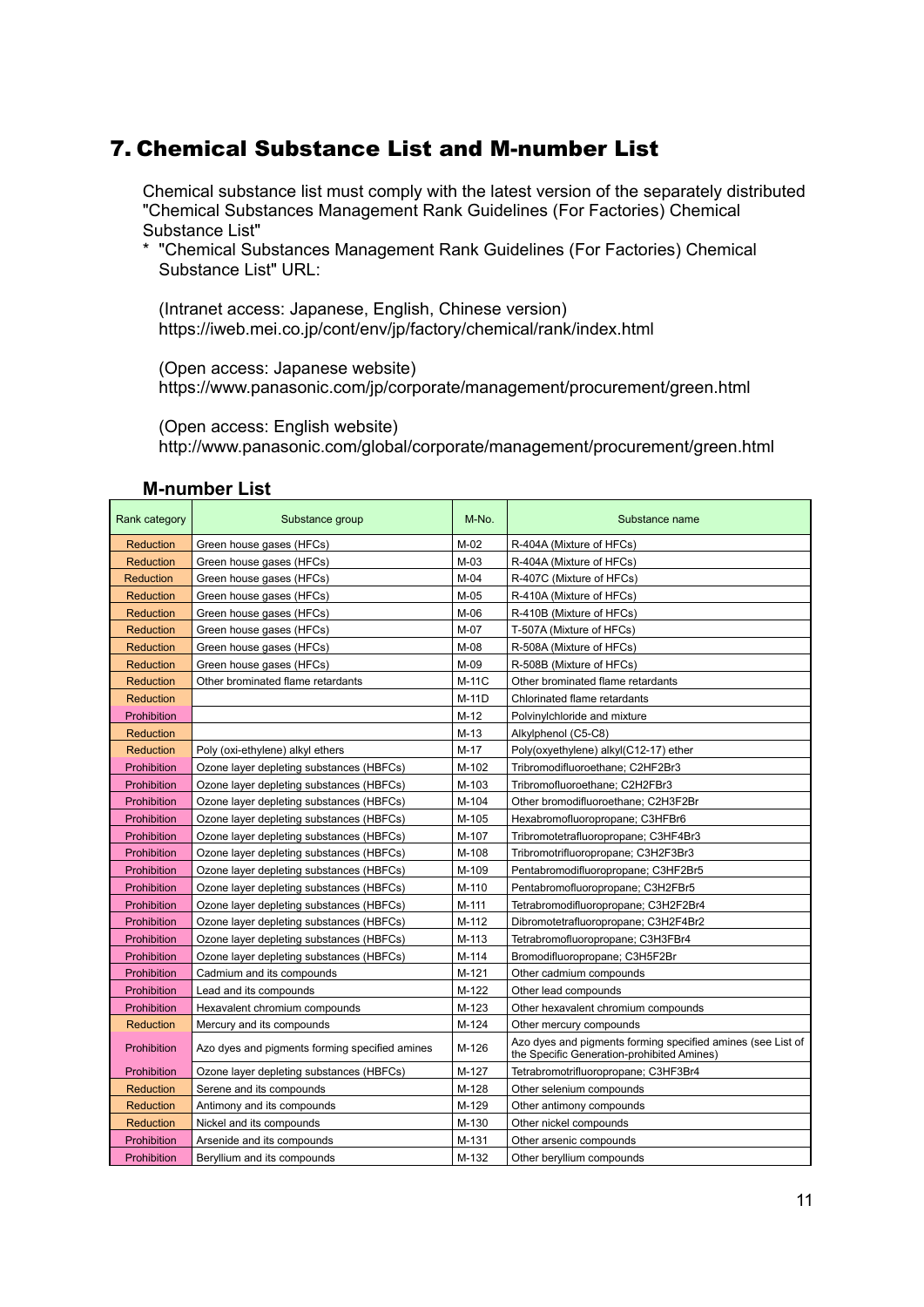| <b>Reduction</b> |                                                                                        | M-133  | (excluding the alloys containing less than 3% of beryllium)                                                                  |
|------------------|----------------------------------------------------------------------------------------|--------|------------------------------------------------------------------------------------------------------------------------------|
| <b>Reduction</b> | Bismuth and its compounds<br>Magnesium and its alloys                                  | M-134  | Other bismuth compounds<br>Magnesium alloy                                                                                   |
| Prohibition      | specific Organic tin compounds (Trisubstituted<br>organotin compounds)                 | M-135  | Copolymer of alkyl(C8) acrylate, methyl methacrylate and<br>tributhyltin methacrylate                                        |
| Prohibition      | specific Organic tin compounds (Trisubstituted<br>organotin compounds)                 | M-136  | Tributhyltin cyclopentane carboxylate and its derivertives                                                                   |
| Prohibition      | specific Organic tin compounds (Trisubstituted<br>organotin compounds)                 | M-137  | Tributhyltin=1,2,3,4,4a,4b,5,6,10,10a-decahydro-7-isopropyl-<br>1,4a-dimethyl-2-phenanthrene carboxlate and its derivertives |
| Prohibition      | specific Organic tin compounds (Trisubstituted<br>organotin compounds)                 | M-138  | Other tributhyltin or triphenyltin derivertives (TBTs, TPTs)                                                                 |
| Prohibition      | Ozone layer depleting substances (HCFCs)                                               | M-139  | Dichlorotrifluoropropane                                                                                                     |
| Prohibition      | Ozone layer depleting substances (HCFCs)                                               | M-140  | Other chlorotetrafluoroethane (HCFC-124)                                                                                     |
| Prohibition      | Ozone layer depleting substances (HCFCs)                                               | M-141  | Other dichlorofluoroethane (HCFC-141)                                                                                        |
| Prohibition      | Ozone layer depleting substances (HCFCs)                                               | M-142  | Other chlorodifluoroethane (HCFC-142)                                                                                        |
| Prohibition      | Ozone layer depleting substances (HCFCs)                                               | M-143  | Other dichloropentafluoropropane (HCFC-225)                                                                                  |
| Reduction        | Radioactive substances                                                                 | M-144  | Other radioactive material                                                                                                   |
| <b>Reduction</b> | Ester phthalates                                                                       | M-145  | Other phthalates                                                                                                             |
| Reduction        | Inorganic gold compounds                                                               | M-146  | Other gold compounds                                                                                                         |
| <b>Reduction</b> | Silver and its compounds                                                               | M-147  | Other silver compounds                                                                                                       |
| <b>Reduction</b> | Silver and its compounds                                                               | M-147A | Other silver soluble compounds                                                                                               |
| <b>Reduction</b> | Copper and its compounds                                                               | M-148  | Other copper compounds                                                                                                       |
| <b>Reduction</b> | Copper and its compounds                                                               | M-148A | Other copper soluble compounds (excluding complex salts)                                                                     |
| <b>Reduction</b> | Palladium and its compounds                                                            | M-149  | Other palladium compounds                                                                                                    |
| Prohibition      | Specific amine compounds (4-amine diphenyl and<br>its salt)                            | M-150  | [1,1'-Biphenyl]-4-amine salt                                                                                                 |
| Prohibition      | Specific amine compounds (Benzidine and its salt)                                      | M-151  | Benzidine and its salt                                                                                                       |
| Prohibition      | Specific amine compounds (3-naphtylamine and its<br>salt)                              | M-152  | 2-naphtylamine and its salt                                                                                                  |
| Prohibition      | Specific brominated flame-retardants                                                   | M-153  | Other polybromodiphenyethers                                                                                                 |
| <b>Reduction</b> | Hafnium and its compounds                                                              | M-154  | Hafnium compounds                                                                                                            |
| Reduction        | Organic cyanide                                                                        | M-155  | Other organic cyanide                                                                                                        |
| <b>Reduction</b> | Beryllium compounds                                                                    | M-156  | Metal arroy containing beryllium less than 3wt%                                                                              |
| Reduction        | Zinc and its compounds                                                                 | M-158  | Other zinc soluble compounds                                                                                                 |
| Reduction        | Linear alkylbenzene surfonates and their salts (Alkyl<br>with $C = 10 - 14$ , mixture) | M-159  | Other linear alkylbenzene sufonates and their salts                                                                          |
| Reduction        | Chromium, trivalent chromium compounds                                                 | M-160  | Other chromium and trivalent chromium compounds                                                                              |
| <b>Reduction</b> | Cobalt and its compounds                                                               | M-161  | Other cobalt and its compounds                                                                                               |
| <b>Reduction</b> | Inorganic cyan compounds                                                               | M-162  | Other inorganic cyanides (excluding complex salts and<br>cyanates)                                                           |
| Prohibition      | Dioxins                                                                                | M-163  | Other dioxins                                                                                                                |
| Reduction        | Barium and its compounds                                                               | M-164  | Other barium soluble compounds                                                                                               |
| Reduction        | Fluorides                                                                              | M-165  | Other hydrogen fluorides and their soluble compounds                                                                         |
| Reduction        | Boron and its compounds                                                                | M-166  | Other borides                                                                                                                |
| Reduction        | Manganese and its compounds                                                            | M-167  | Other manganese compounds                                                                                                    |
| Reduction        | Molybdenum and its compounds                                                           | M-168  | Other molybdenum compounds                                                                                                   |
| Reduction        | Indium and its compounds                                                               | M-169  | Other indium compounds                                                                                                       |
| Reduction        | Thallium and its compounds                                                             | M-170  | Other thallium compounds                                                                                                     |
| Reduction        | Tellurium and its compounds                                                            | M-171  | Other tellurium compounds (excluding tellurium hydride)                                                                      |
| Prohibition      | <b>PFOSs</b>                                                                           | M-172  | Other perfluorooctane sulfonate acid and its salts                                                                           |
| Prohibition      | <b>PFOAs</b>                                                                           | M-173  | other perfluorooctanoic acid and its salts                                                                                   |

# <span id="page-13-0"></span>8. Changes in Ranking

When a "prohibited" rank substance listed in Attachment 1: Chemical Substance List is a chemical substance used to manufacture products in the production process and cannot be changed due to the lack of a safer substitute material (given the current state of technology), operation is to be in accordance with "Detailed Rules for Internal Operation of the Panasonic Group Chemical Substances Management Rank Guidelines (For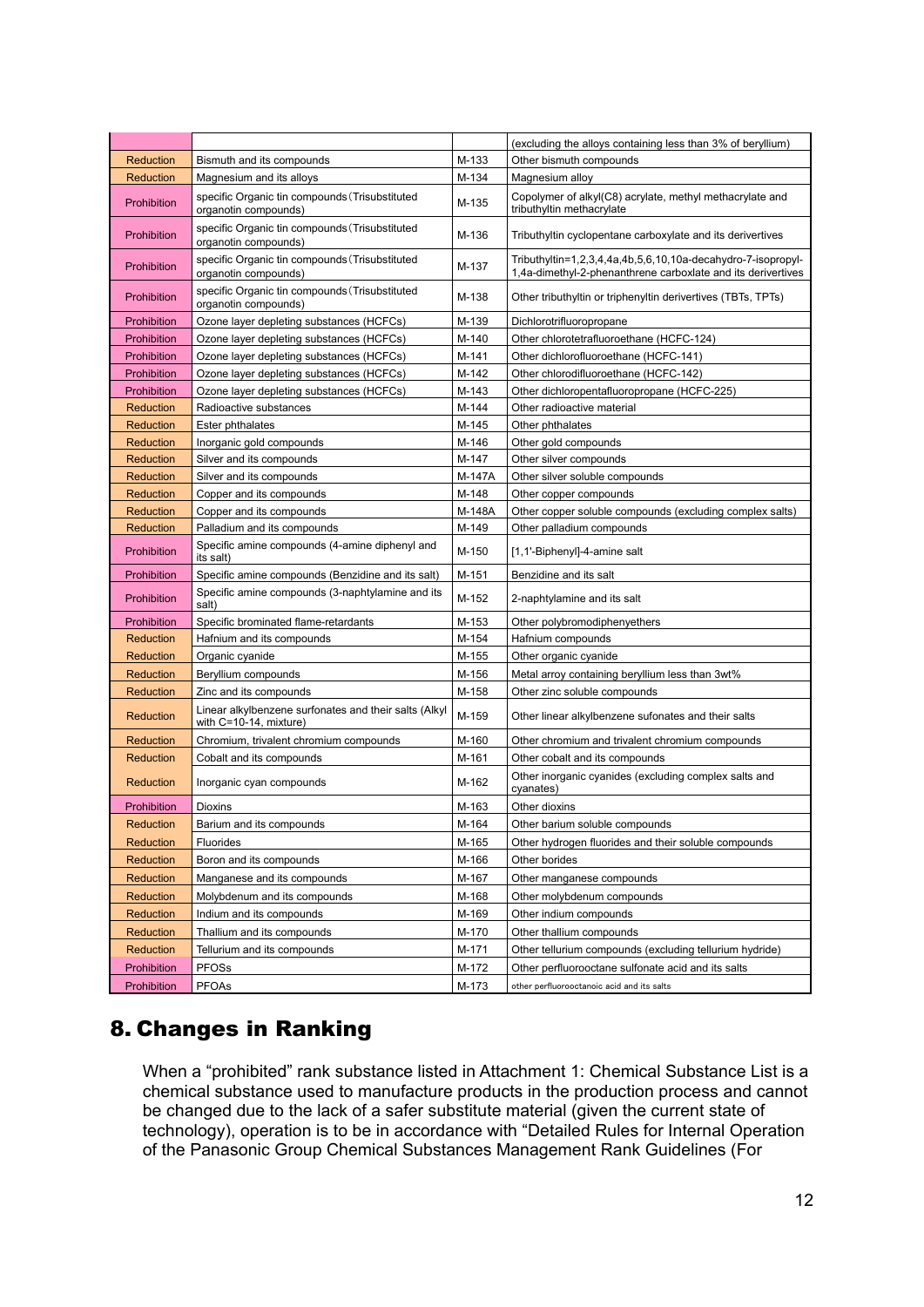Factories)". Limited to specific applications approved in line with the Detailed Rules, the substance is to be treated as "reduced" rank even if it is in "prohibited" rank. As soon as a substitute material is found, this rank shall be removed and the normal rank shall again be applied. Such change shall apply to all material uses that previously received similar handling.

In case of any use of prohibited-rank substance, implement followings

- Continuously examine / explore processes or substances that do not involve prohibited-rank substances.

- If the use of prohibited-rank substance is unavoidable, use such substances in a manner that will minimize environmental release and exposure on workers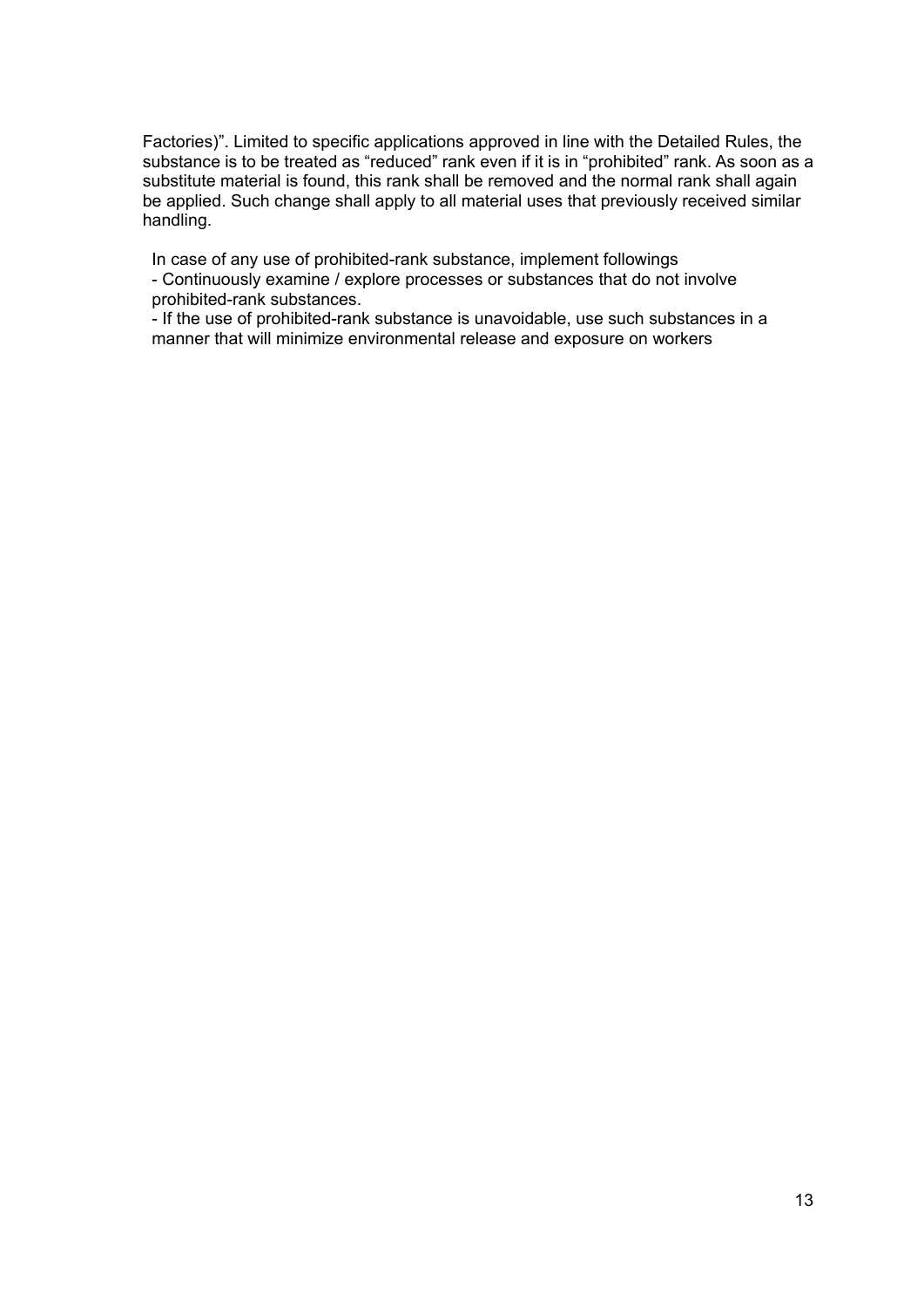# <span id="page-15-0"></span>**<Reference Materials>**

■ Toxicity information regarding human health

- (i) Evaluation of Carcinogenicity
- 1) IARC (International Agency for Research on Cancer)
	- 1: Substance carcinogenic to humans.
	- 2: Substance maybe carcinogenic to humans 2A: Probably carcinogenic to humans 2B: Possibly carcinogenic to humans
	- 3: Substance unclassifiable as to carcinogenicity in humans without sufficient evidence
	- 4: Substance Probably not carcinogenic to humans
- 2) EPA (the U.S. Environmental Protection Agency)
	- A: Substance carcinogenic to humans having enough epidemiological evidence
	- B: Substance probably carcinogenic to humans
		- B1: Substance having limited epidemiological evidence
		- B2: Substance having enough evidence based on experiments on animals but insufficient epidemiological evidence
	- C: Substance with only limited evidence by experiments on animals and possibly carcinogenic to humans
	- D: Substance for which carcinogenecity to humans cannot be judged as the existing evidence about humans and experiments on animals is not enough.
	- E: Proof exists that the substance does not cause cancer in humans
- 3) ACGIH (American Conference of Governmental Industrial Hygienists)
	- A1: Substance carcinogenic to humans
	- A2: Substance possibly carcinogenic based on the results of experiments on animals
	- A3: Substance carcinogenic to animals
	- A4: Substance without evidence data on carcinogenicity to humans
	- A5: Substance not carcinogenic to humans
- 4) EU (Europe Union) CLP Regulation
	- 1A: Past onset cases show cancer-causing properties in humans
	- 1B: Animal-based tests show the possibility of cancer-causing properties in humans
	- 2: Cancer-causing properties are suspected in humans

CLP Regulation "EU Regulation on Classification, Labeling and Packaging of Substances and Mixtures" (issued on Jan. 20, 2009)

- 5) Japan Society for Occupational Health
	- 1: Substance carcinogenic to humans
	- 2: Substance possibly carcinogenic to humans 2A: Substance for which evidence is enough 2B: Substance for which evidence is comparatively not enough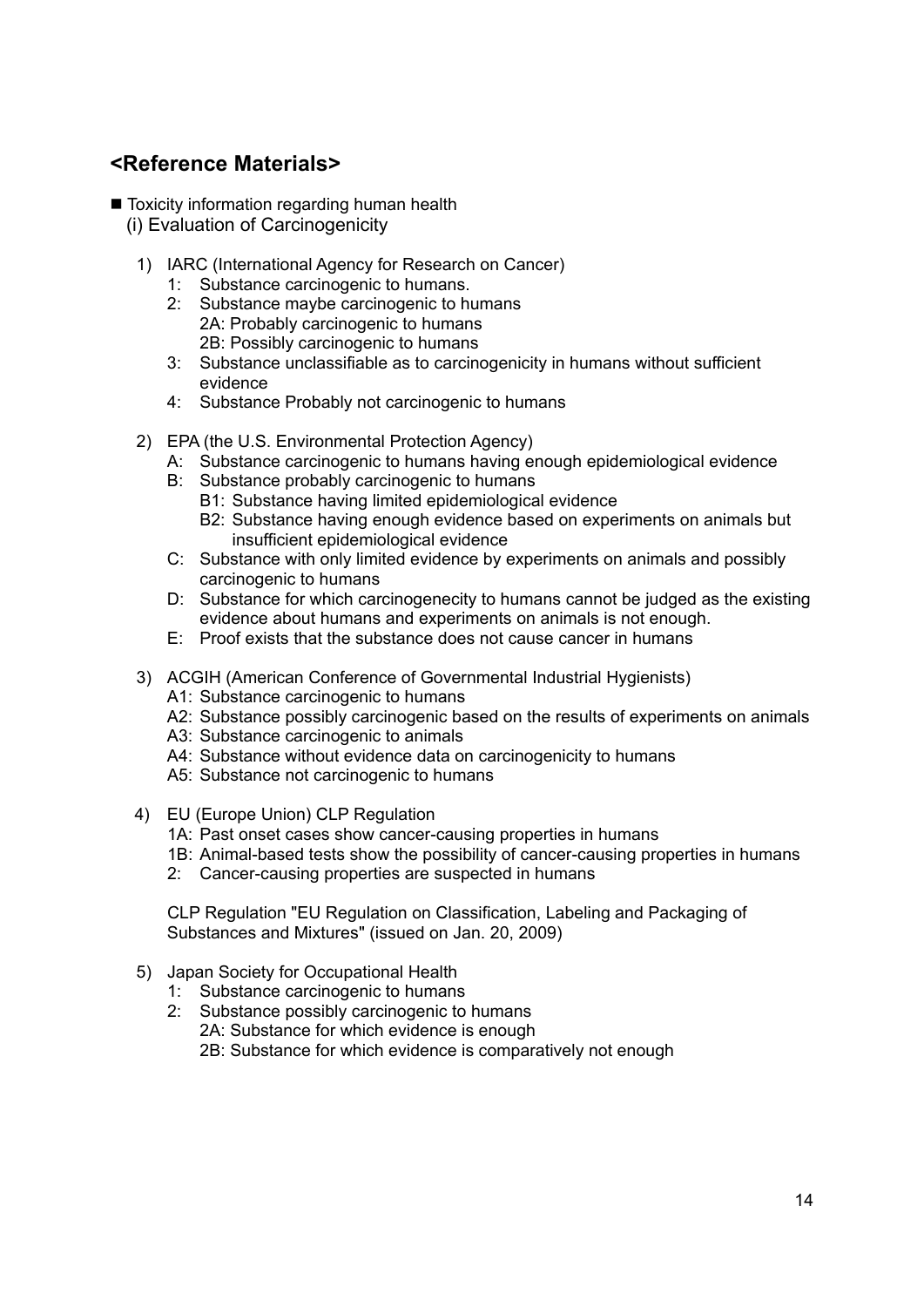- (ii) Mutagenicity, (iii) Reproductive toxicity
	- 1) EU (Europe Union) CLP regulation
		- 1A: Mutagenicity/reproductive toxicity in humans
		- 1B: Possible mutagenicity/reproductive toxicity in humans
		- 2: Suspected Mutagenicity/reproductive toxicity in humans
- (iv) Acute toxicity
	- 1) EU (Europe Union) CLP regulation
		- 1: Oral toxicity ≤ 5mg/kg
		- 2: Oral toxicity ≤ 50mg/kg
		- 3: Oral toxicity ≤ 300mg/kg
		- 4: Oral toxicity ≤ 2000mg/kg
			- \* Other acute toxicity caused by inhalation, gas, steam, dust and mist.
	- 2) GHS classification
		- 1: LD50 < 5mg/kg
		- 2: LD50 < 50mg/kg
		- 3: LD50 < 300mg/kg
		- 4: LD50 < 2000mg/kg
		- 5: LD50 < 5000mg/kg

\* LD50 (Lethal Dose): The dose that results in half of the test subjects dying when all are given the same dose

- Toxicity information on environmental effects
	- (v) Ecotoxicity (Acute)
		- 1) EU (Europe Union) CLP regulation
			- 1: 96 hours LC50 ≤ 1mg/l or
				- 48 hours EC50 ≤ 1mg/l or
				- 72 or 96 hours Er50 (against other aquatic plants)  $\leq 1$ mg/l
				- \* LC50 (Lethal Concentration): The concentration that results in half of the test subjects dying when all are given the same dose
				- \* EC50 (Effective Concentration): The concentration that causes 50% of the test subjects to react
	- 2) GHS classification
		- 1: 96 hours LC50 ≤ 1mg/l
		- 2 : 96 hours LC50 ≤ 10mg/l
		- 3: 96 hours LC50 ≤ 100mg/l
			- 96 hours LC50…against fish
				- 48 hours EC50…against crustacea (shellfish)
				- 72 or 96 hours Er50…against other aquatic plants
				- \* Er50 (Effective Rate): The rate that causes 50% of the test subjects to react
	- (v) Ecotoxicity (Chronic)
		- 1) EU (Europe Union) CLP regulation
			- 1: 96 hours LC50 ≤ 1mg/l or
				- 48 hours EC50 ≤ 1mg/l or
				- 72 or 96 hours Er50 (against other aquatic plants) ≤ 1mg/l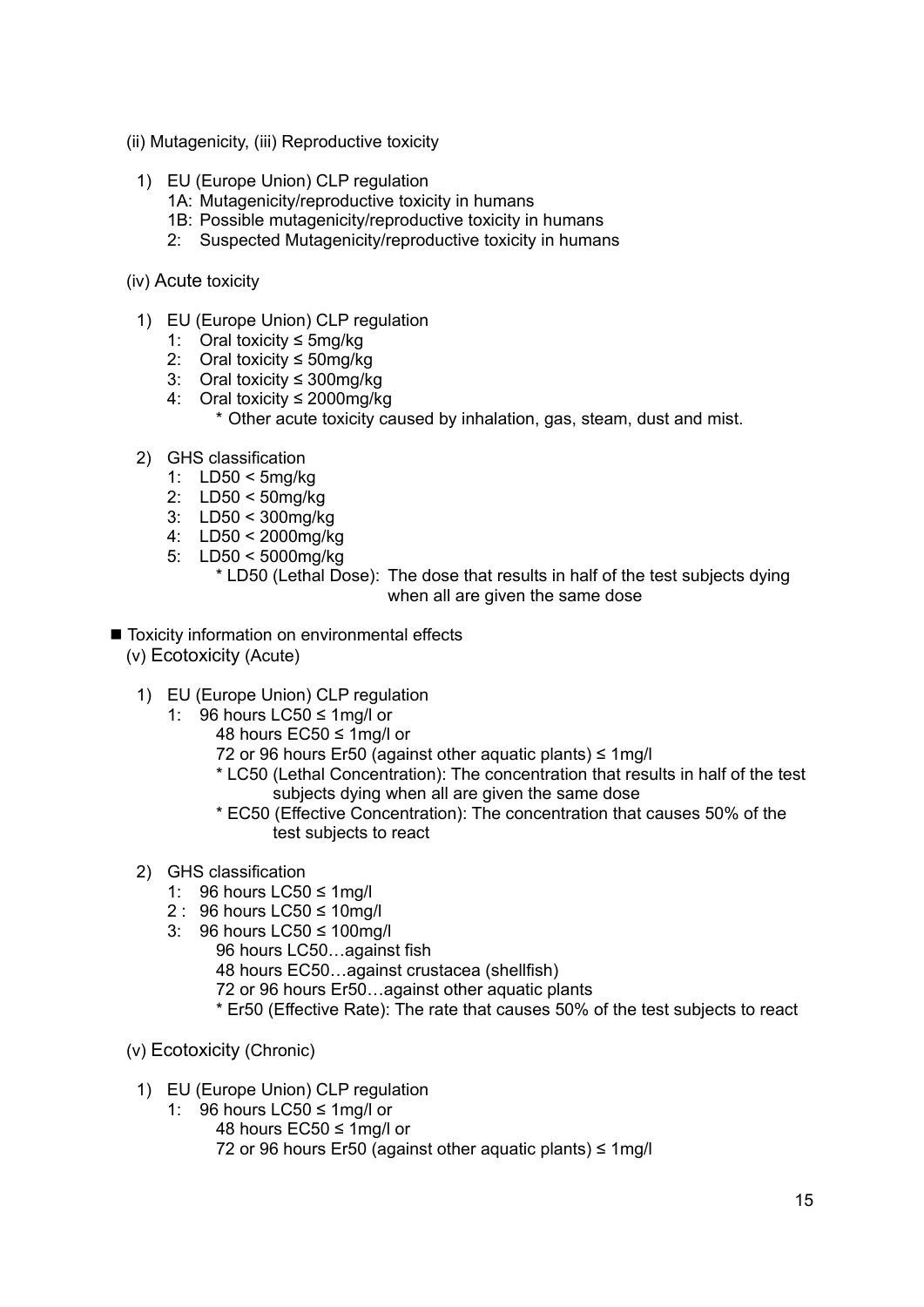And no degradability

- 2: 96 hours LC50 ≤ 10mg/l or 48 hours EC50 ≤ 10mg/l or 72 or 96 hours Er50 (against other aquatic plants) ≤ 10mg/l And no degradability
- 3: 96 hours LC50 ≤ 100mg/l or 48 hours EC50 ≤ 100mg/l or 72 or 96 hours Er50 (against other aquatic plants) ≤ 100mg/l And no degradability
- 4: No degradability
- 2) GHS classification
	- 1: Acute class 1 and no degradability
	- 2: Acute class 2 and no degradability
	- 3: Acute class 3 and no degradability
	- 4: No degradability
		- \*No degradability: When the degree of degradation in 28 days is 70% or less, logKow ≥ 4

Toxicity Information Source

- 1. European CLP Regulations (carcinogenicity, mutagenicity, reproductive toxicity, acute toxicity, acute/chronic ecotoxicity)
	- (The content issued on Dec. 16, 2008 applies)
- 2. IARC, ACGIH, USEPA, Japan Society for Occupational Health (carcinogenicity) (JETOC special material No. \*\*\* applies)
- 3. GHS classification (acute toxicity, acute/chronic ecotoxicity)
- 4. IPCC, Japan's Global Warming Prevention Law, USEPA (global warming factor)
- 5. Montreal Protocol, IPCC, USEPA, European Union (ozone-depleting substances)
- 6. Ministry of the Environment (volatile organic compounds)